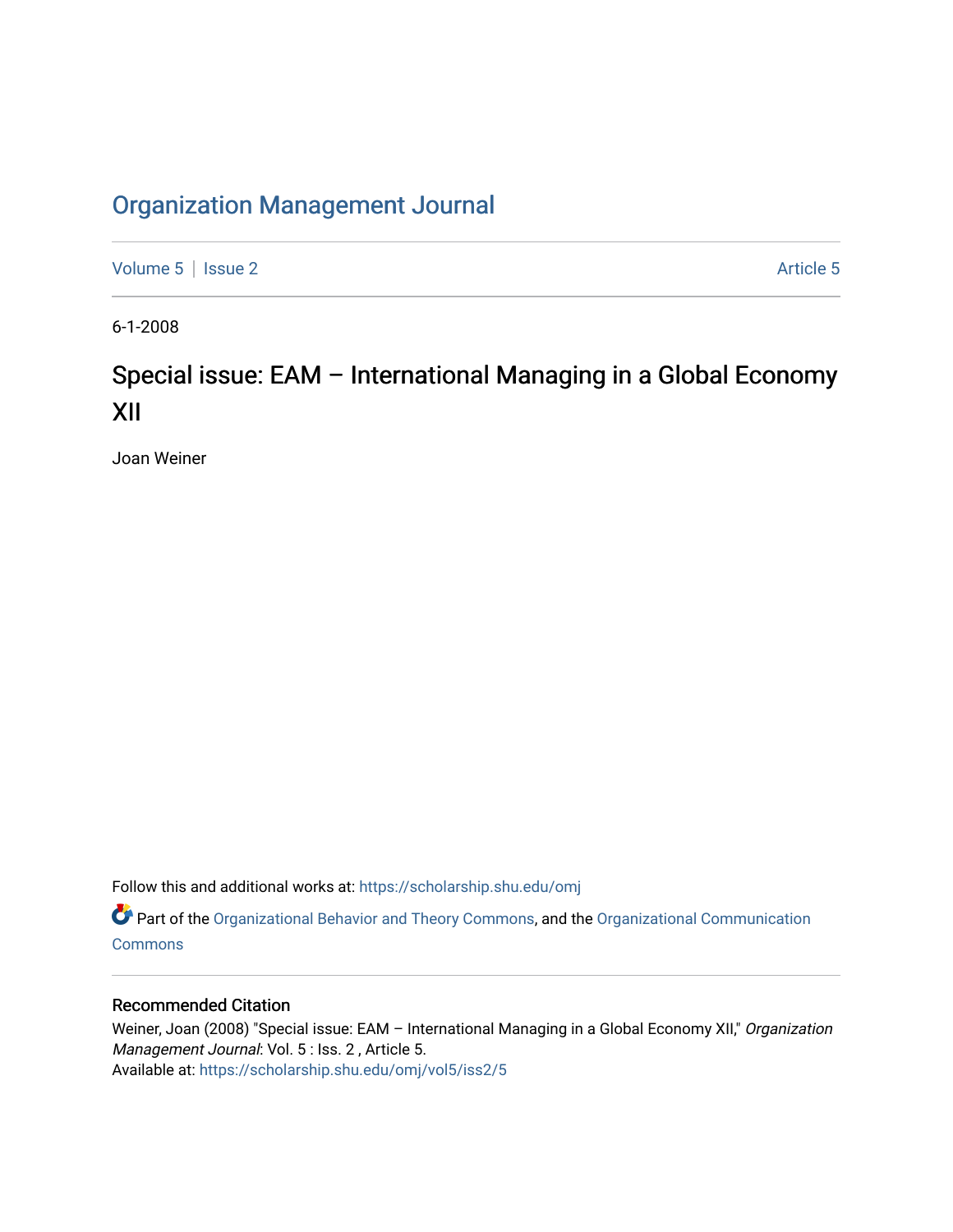## Special issue: EAM – International Managing in a Global Economy XII

Joan Weiner Editor

Organization Management Journal (2008) 5, 81–82. doi:10.1057/omj.2008.13 The Eastern Academy of Management held its 12th International Conference on Managing in a Global Economy in Amsterdam, The Netherlands, from 24–28 June 2007. The theme ''Culture: Integration and Innovation'' was chosen because only by understanding and respecting cultural differences can we work together to create the innovations necessary for world survival. In picking the theme and designing the program, we hoped attendees would gain perspective and be prepared to meet the challenges of today's global economy and to help in developing a sustainable and humanitarian world of the future. It was somehow fitting that our venue was the historic Trippenhuis, a unique facility that dates from 1660 and currently is headquarters for the Royal Netherlands Academy of Arts and Sciences (KNAW). Our closing banquet was held in the home of the Dutch West India Company that helped fund exploration of the new world. Many thanks are due our host institution, Vrije Universiteit, for making this possible.

Over 125 submissions covered a diverse array of academic studies, teaching ideas, executive presentations, and panel discussions. Included were tracks in Practice and Teaching, including Global Management Practices, Business Case Dialogues, Teaching, Strategic and Operations Management, Organizational Theory and Behavior, Governance, Ethics, Social Responsibility and Sustainability, Entrepreneurship and Small Businesses, and Culture and Emerging Ideas.

Two papers from EAM-I Amsterdam are published here and represent both the quality of work presented at the Conference and the breadth of areas of study of our authors – one studying leadership practices in Central Eurasian countries, and the second, corporate responsibility (CR) practices in China. They each were nominated as Outstanding Conference Papers and each then underwent an extensive review process that turns a presentation into a paper of the quality expected by OMJ readers. Many thanks to all the reviewers who helped make this happen.

The first paper included here is by Carolyn P. Egri, Carlos Wing-Hung Lo and David A. Ralston. ''Perspectives on Corporate Social and Environmental Responsibility in China and the US'' is a crossnational study that investigates antecedents and outcomes of CR stakeholder practices in the contrasting contexts of China and the US. Identifying and working with contrasts is an important challenge. Perhaps not unexpectedly, the authors found both partial divergence and convergence of CR stakeholder practices.